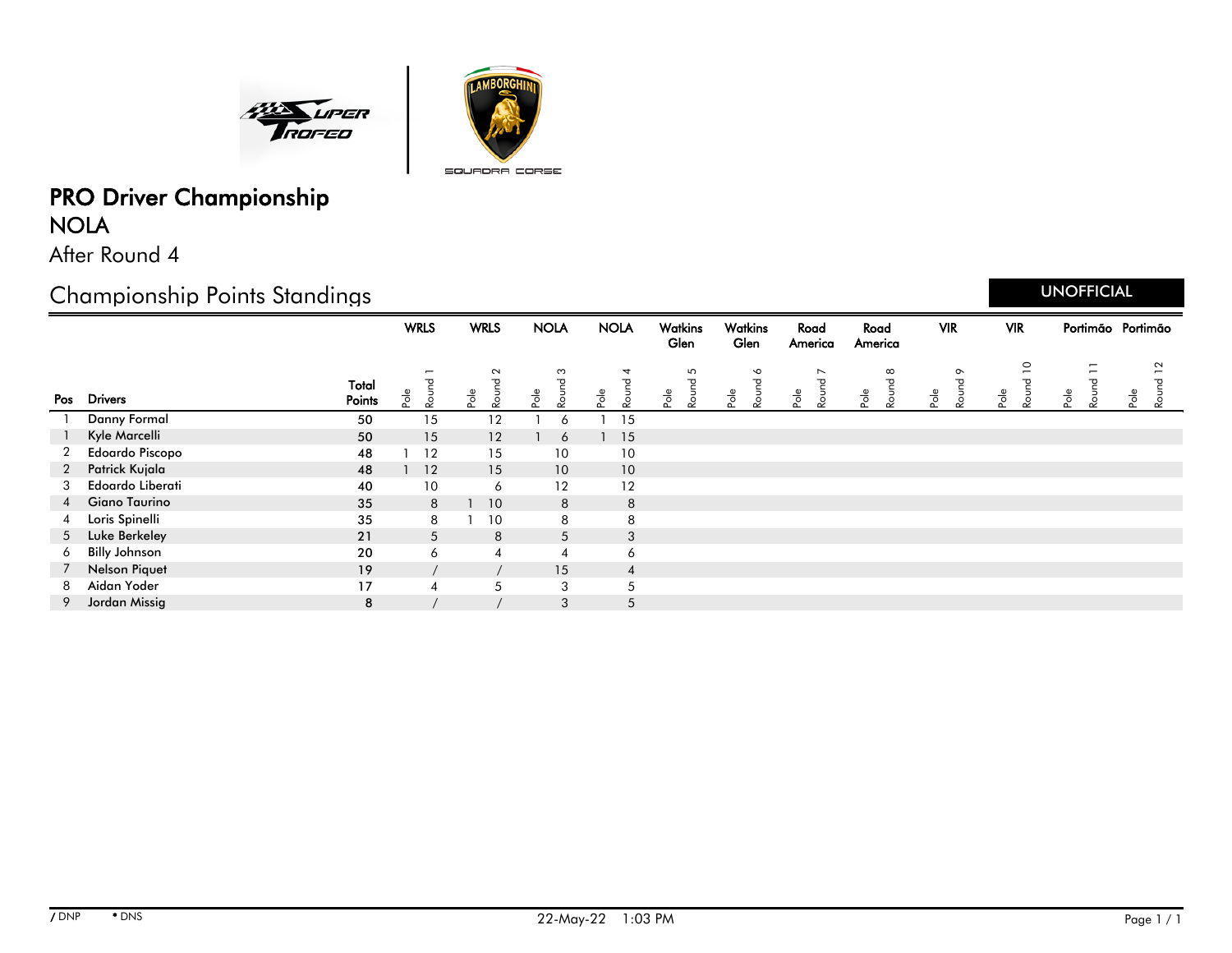



## PRO-AM Driver Championship NOLA

After Round 4

## Championship Points Standings

|                 |                          |                 | <b>WRLS</b>      | <b>WRLS</b>                                    | <b>NOLA</b>        | <b>NOLA</b>                  | Watkins<br>Glen    | Watkins<br>Glen    | Road<br>America                           | Road<br>America           | <b>VIR</b>                   | <b>VIR</b>              | Portimão Portimão       |                                                |
|-----------------|--------------------------|-----------------|------------------|------------------------------------------------|--------------------|------------------------------|--------------------|--------------------|-------------------------------------------|---------------------------|------------------------------|-------------------------|-------------------------|------------------------------------------------|
|                 | Pos Drivers              | Total<br>Points | Round<br>$P$ ole | $\sim$<br>$\mathbf \sigma$<br>Roune<br>$P$ ole | S<br>Round<br>Pole | 4<br>Round<br>P <sub>o</sub> | 5<br>Round<br>Pole | Round 6<br>$Po$ le | $\overline{\phantom{0}}$<br>Round<br>Pole | $\infty$<br>Round<br>Pole | $\circ$<br>თ<br>Roun<br>Pole | $\circ$<br>Roun<br>Pole | Ξ<br>᠊ᠣ<br>Roun<br>Pole | $\sim$<br>$\overline{ }$<br>᠊ᠣ<br>Roun<br>Pole |
|                 | <b>Ashton Harrison</b>   | 51              | 15               | 12                                             | 12                 | 12                           |                    |                    |                                           |                           |                              |                         |                         |                                                |
|                 | Tom Long                 | 51              | 15               | 12                                             | 12                 | 12                           |                    |                    |                                           |                           |                              |                         |                         |                                                |
| 2               | <b>Bryson Lew</b>        | 47              | 10               | 15                                             | 15                 | 6                            |                    |                    |                                           |                           |                              |                         |                         |                                                |
| 2               | John Dubets              | 47              | 10               | 15                                             | 15                 | 6                            |                    |                    |                                           |                           |                              |                         |                         |                                                |
| 3               | Bryan Ortiz              | 42              | 12               | 8                                              | 6                  | 15                           |                    |                    |                                           |                           |                              |                         |                         |                                                |
| 3               | <b>Sebastian Carazo</b>  | 42              | 12               | 8                                              | 6                  | 15                           |                    |                    |                                           |                           |                              |                         |                         |                                                |
| 4               | Damon Ockey              | 28              | 8                | 6                                              | 8                  | 5                            |                    |                    |                                           |                           |                              |                         |                         |                                                |
| $4\overline{ }$ | <b>Patrick Liddy</b>     | 28              | 8                | 6                                              | 8                  | 5                            |                    |                    |                                           |                           |                              |                         |                         |                                                |
| 5               | <b>Justin Price</b>      | 26              | 5                | 10                                             | $\ast$             | 10                           |                    |                    |                                           |                           |                              |                         |                         |                                                |
| 5               | <b>Richard Antinucci</b> | 26              | 5                | 10                                             | $\ast$             | 10 <sup>°</sup>              |                    |                    |                                           |                           |                              |                         |                         |                                                |
| 6               | Alan Grossberg           | 18              |                  |                                                | 10                 | 8                            |                    |                    |                                           |                           |                              |                         |                         |                                                |
| 6               | Dario Capitanio          | 18              |                  |                                                | 10                 | 8                            |                    |                    |                                           |                           |                              |                         |                         |                                                |
|                 | <b>Brett Jacobson</b>    | 11              | 6                | 5                                              |                    |                              |                    |                    |                                           |                           |                              |                         |                         |                                                |
| $7^{\circ}$     | Joel Miller              | 11              | 6                | 5                                              |                    |                              |                    |                    |                                           |                           |                              |                         |                         |                                                |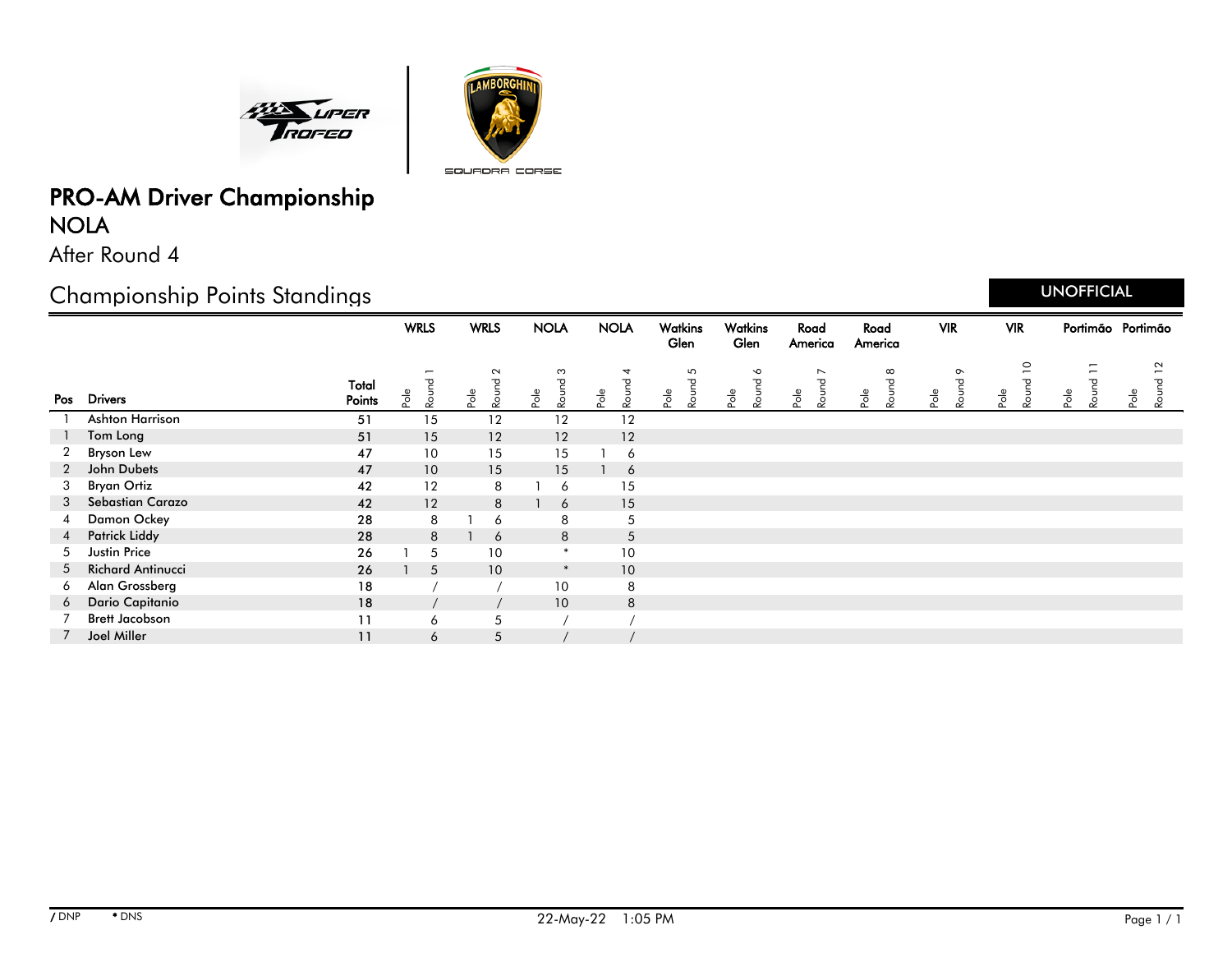



# AM Driver Championship NOLA

After Round 4

## Championship Points Standings

|                 |                        |                 | <b>WRLS</b> |                  | <b>WRLS</b>                      | <b>NOLA</b>                            | <b>NOLA</b>                             | Watkins<br>Glen    | Watkins<br>Glen            | Road<br>America                 | Road<br>America    | <b>VIR</b>               | <b>VIR</b>                                | Portimão Portimão |                  |
|-----------------|------------------------|-----------------|-------------|------------------|----------------------------------|----------------------------------------|-----------------------------------------|--------------------|----------------------------|---------------------------------|--------------------|--------------------------|-------------------------------------------|-------------------|------------------|
| Pos             | <b>Drivers</b>         | Total<br>Points | Pole        | Round            | $\sim$<br>Round<br>$\frac{1}{2}$ | $\boldsymbol{\omega}$<br>Round<br>Pole | 4<br>Round<br>$\mathsf{Po}^\mathsf{le}$ | 5<br>Round<br>Pole | $\bullet$<br>Round<br>Pole | $\overline{ }$<br>Round<br>Pole | Round 8<br>$Po$ le | $\circ$<br>Round<br>Pole | $\overline{\phantom{0}}$<br>Round<br>Pole | Round 11<br>Pole  | Round 12<br>Pole |
|                 | <b>David Staab</b>     | 43              |             | 15               | 10                               | 5                                      | 12                                      |                    |                            |                                 |                    |                          |                                           |                   |                  |
|                 | Nikko Reger            | 43              |             | 15               | 10                               | 5                                      | 12                                      |                    |                            |                                 |                    |                          |                                           |                   |                  |
| 2               | Cam Aliabadi           | 40              |             | 5                | 15                               | 10                                     | 10                                      |                    |                            |                                 |                    |                          |                                           |                   |                  |
| 3               | Shehan Chandrasoma     | 39              |             | 8                | 8                                | 8                                      | 15                                      |                    |                            |                                 |                    |                          |                                           |                   |                  |
| 4               | Tyler Hoffman          | 32              |             | 8                | 5                                | 12                                     | 5                                       |                    |                            |                                 |                    |                          |                                           |                   |                  |
|                 | <b>Wesley Slimp</b>    | 32              |             | 8                | 5                                | 12                                     | $5\phantom{.0}$                         |                    |                            |                                 |                    |                          |                                           |                   |                  |
| 5               | Randy Sellari          | 22              |             | 12               |                                  |                                        | 8                                       |                    |                            |                                 |                    |                          |                                           |                   |                  |
| 6               | AJ Muss                | 21              |             |                  |                                  | 15                                     | 6                                       |                    |                            |                                 |                    |                          |                                           |                   |                  |
| 6               | <b>Caleb Bacon</b>     | 21              |             |                  |                                  | 15                                     | 6                                       |                    |                            |                                 |                    |                          |                                           |                   |                  |
| 7               | John Hennessy          | 20              |             | 10               | 6                                | $\sqrt{2}$                             | $\overline{2}$                          |                    |                            |                                 |                    |                          |                                           |                   |                  |
| 8               | Claude Senhoreti       | 20              |             | 6                | $\overline{4}$                   | 6                                      | 4                                       |                    |                            |                                 |                    |                          |                                           |                   |                  |
| 9               | Caesar Bacarella       | 13              |             | $\overline{0}$   | 12                               | $\mathbf 0$                            | $\overline{0}$                          |                    |                            |                                 |                    |                          |                                           |                   |                  |
| 9               | Martin Fuentes Telich  | 13              |             | $\mathbf 0$      | 12                               | $\mathbf 0$                            | $\mathbf 0$                             |                    |                            |                                 |                    |                          |                                           |                   |                  |
| 10 <sup>°</sup> | <b>Tom Tail</b>        | 10              |             | $\overline{4}$   | 3                                | 3                                      | $\overline{0}$                          |                    |                            |                                 |                    |                          |                                           |                   |                  |
| 11              | Jordan O'Brien         | 8               |             |                  |                                  | 4                                      | $\sqrt{3}$                              |                    |                            |                                 |                    |                          |                                           |                   |                  |
| 11              | Patrick-Otto Madsen    | 8               |             |                  |                                  | $\overline{4}$                         | 3                                       |                    |                            |                                 |                    |                          |                                           |                   |                  |
| 12              | <b>Bart Collins</b>    | $\overline{7}$  |             | 6                | $\mathbf 0$                      | $\mathbf 0$                            |                                         |                    |                            |                                 |                    |                          |                                           |                   |                  |
| 12              | Michael Mennella       | $\overline{7}$  |             | 6                | $\mathbf 0$                      | $\mathbf 0$                            | $\mathbf{1}$                            |                    |                            |                                 |                    |                          |                                           |                   |                  |
| 13              | Jeff Courtney          | 5               |             | 3                | $\boldsymbol{2}$                 |                                        |                                         |                    |                            |                                 |                    |                          |                                           |                   |                  |
| 14              | <b>Nick Parmelee</b>   | $\overline{2}$  |             | $\overline{2}$   | $\mathbf 0$                      |                                        |                                         |                    |                            |                                 |                    |                          |                                           |                   |                  |
| 14              | Wyatt Schwab           | $\overline{2}$  |             | $\boldsymbol{2}$ | $\mathbf 0$                      |                                        |                                         |                    |                            |                                 |                    |                          |                                           |                   |                  |
| 15              | Scott Schmidt          | $\mathbf{1}$    |             |                  | $\mathbf 0$                      |                                        |                                         |                    |                            |                                 |                    |                          |                                           |                   |                  |
| 15              | <b>Trevor Andrusko</b> |                 |             |                  | $\mathbf 0$                      |                                        |                                         |                    |                            |                                 |                    |                          |                                           |                   |                  |